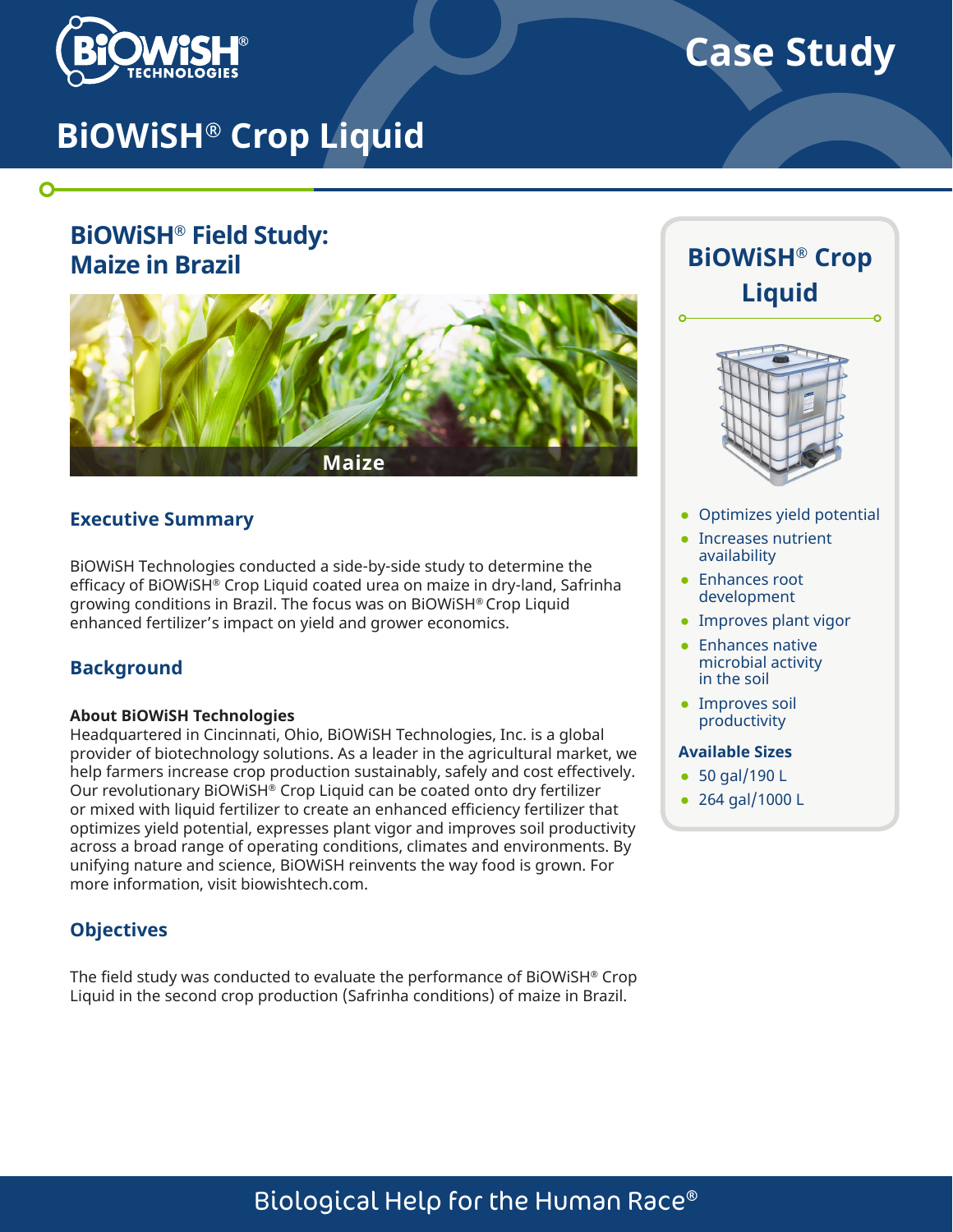## **Implementation Program**

The study was conducted as a side-by-side farm demonstration in Itumbriara, Goiás, Brazil. The Control treatment consisted of a standard grower program of urea applied at 200 kg/ha (178 lbs/acre). This was compared to the Control treatment coated with BiOWiSH® Crop Liquid. The application timing was at V4 crop stage, which was twenty-nine days after planting. The urea was broadcast using a mechanical fertilizer spreader and was not incorporated into the soil.

The urea at V4 crop stage is the common practice in the region for a soybean/maize crop rotation. No phosphorous or potassium fertilizer was applied because the maize crop followed a soybean crop. The study was planted at a rate of 66,000 plants/ha (26,721 plants/acre). The Control plot measured 11.79 hectares (29.12 acres) and the BiOWiSH<sup>®</sup> treated plot was 12.13 hectares (19.96 acres).

The climate conditions are normally hotter and drier than they are for the earlier planted crop; therefore, there was not consistent rainfall distribution during crop development.

| <b>Treatment</b>                                          | <b>Application Rate</b><br>kg/ha<br>[lbs/acre] | <b>Application Phase</b> |
|-----------------------------------------------------------|------------------------------------------------|--------------------------|
| 100% Urea (Control)                                       | 200<br>$[178]$                                 | <b>Sidedress</b>         |
| 100% Urea (Control) +<br>BiOWiSH <sup>®</sup> Crop Liquid | 200<br>$[178]$                                 | Sidedress                |

*\*BiOWiSH® Crop Liquid used at manufacturer's recommended rate.*

## **Results**

Yield was measured across the three sample areas and showed that BiOWiSH® Crop Liquid increased yield over the Control by 0.39 MT/ha (0.17 tons/acre) for an increase of 11.38%. This higher yield from the addition of BiOWiSH® Crop Liquid to the Control increased the net income for the grower by \$96 USD/ha (\$39 USD/acre) based upon local prices for maize at harvest.



# Biological Help for the Human Race®